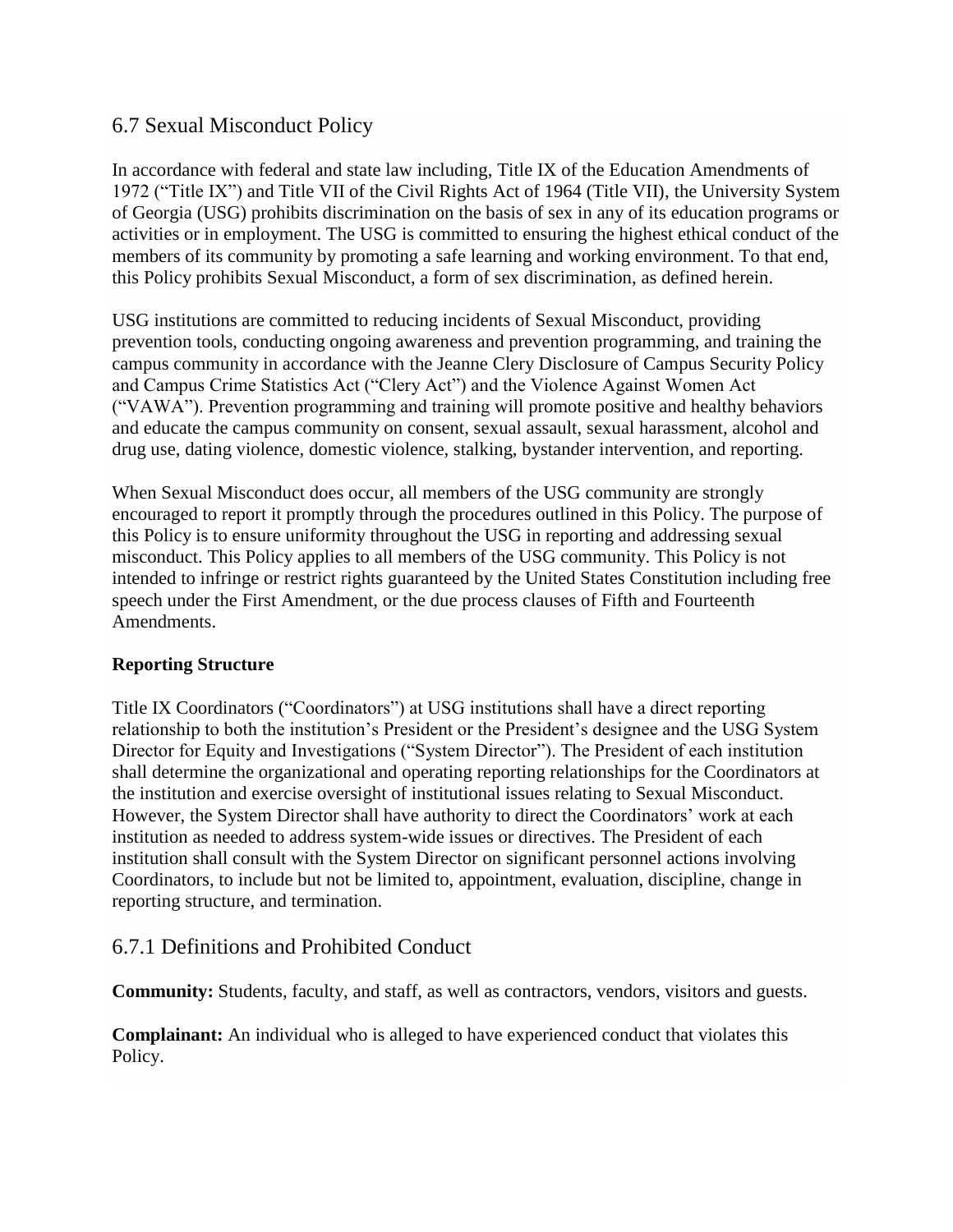**Consent:** Words or actions that show a knowing and voluntary willingness to engage in mutually agreed-upon sexual activity. Consent cannot be gained by force, intimidation or coercion; by ignoring or acting in spite of objections of another; or by taking advantage of the incapacitation of another where the respondent knows or reasonably should have known of such incapacitation. Minors under the age of 16 cannot legally consent under Georgia law.

Consent is also absent when the activity in question exceeds the scope of consent previously given. Past consent does not imply present or future consent. Silence or an absence of resistance does not imply consent.

Consent can be withdrawn at any time by a party by using clear words or actions.

**Dating Violence:** Violence committed by a person who is or has been in a social relationship of a romantic or intimate nature with the alleged victim. The existence of such relationship shall be determined based on the totality of the circumstances including, without limitation to: (1) the length of the relationship; (2) the type of relationship; and (3) the frequency of interaction between the persons involved in the relationship.

Dating violence includes, but is not limited to, sexual or physical abuse or the threat of such abuse. Dating violence does not include acts covered under the definition of Domestic Violence.

**Domestic Violence:** Violence committed by a current or former spouse or intimate partner of the alleged victim; by a person with whom the alleged victim shares a child in common; by a person who is cohabitating with, or has cohabitated with, the victim as a spouse or intimate partner, or by a person similarly situated to a spouse of the alleged victim.

**Incapacitation:** The physical and/or mental inability to make informed, rational judgments. It can result from mental disability, sleep or any state of unconsciousness, involuntary physical restraint, status as a minor under the age of 16, or from intentional or unintentional taking of alcohol and/or other drugs. Whether someone is incapacitated is to be judged from the perspective of an objectively reasonable person.

**Nonconsensual Sexual Contact:** Any physical contact with another person of a sexual nature without the person's consent. It includes but is not limited to the touching of a person's intimate parts (for example, genitalia, groin, breasts, or buttocks); touching a person with one's own intimate parts; or forcing a person to touch his or her own or another person's intimate parts. This provision also includes "Fondling" as defined by the Clery Act.

**Nonconsensual Sexual Penetration:** Any penetration of the vagina, anus, or mouth by a penis, object, tongue, finger, or other body part; or contact between the mouth of one person and the genitals or anus of another person. This provision also includes "Rape, Incest, and Statutory Rape" as defined by the Clery Act.

**Confidential Employees:** Institution employees who have been designated by the institution to talk with a Complainant or Respondent in confidence. Confidential Employees must only report that the incident occurred and provide date, time, location, and name of the Respondent (if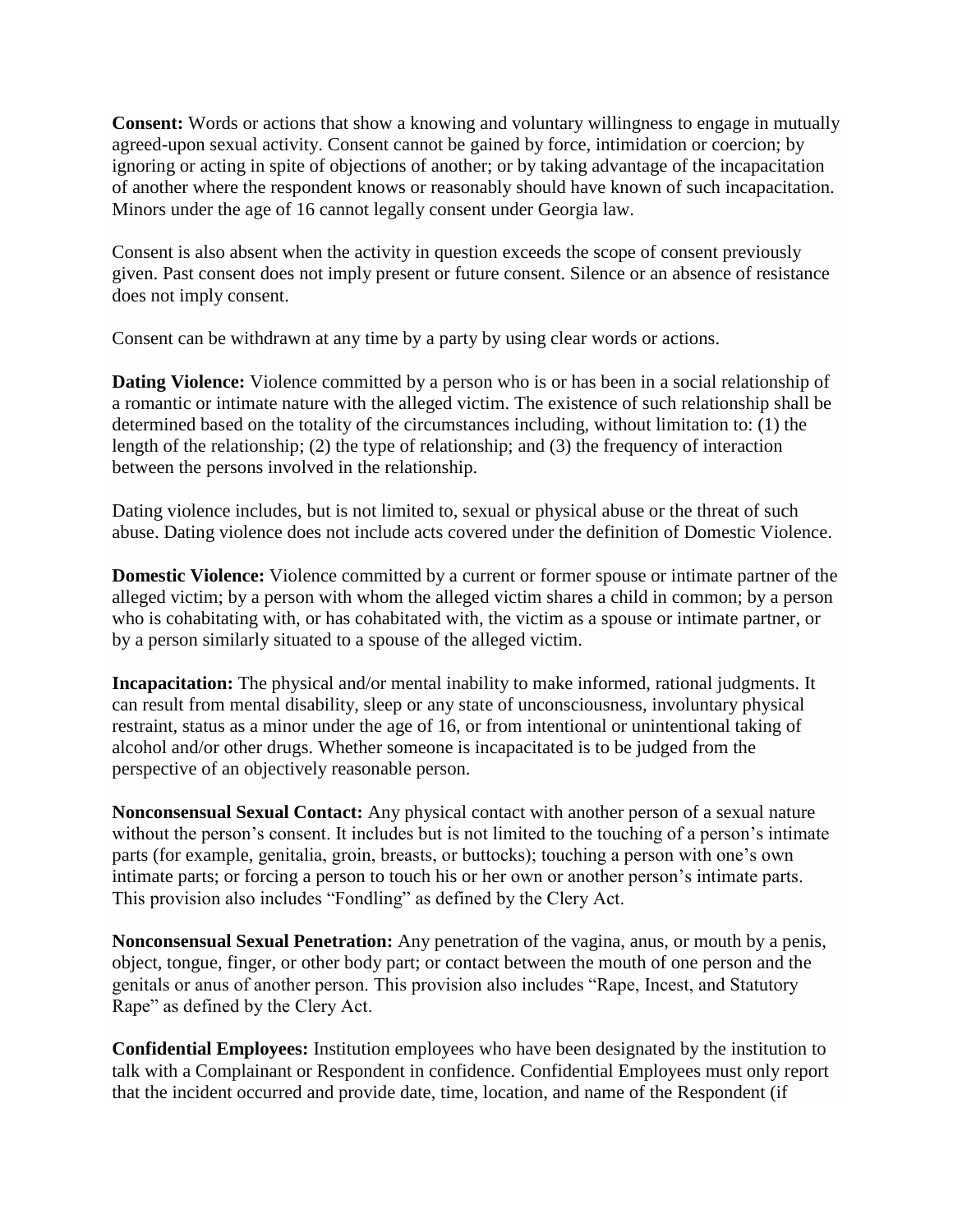known) without revealing any information that would personally identify the alleged victim. This minimal reporting must be submitted in compliance with Title IX and the Clery Act. Confidential Employees may be required to fully disclose details of an incident in order to ensure campus safety.

**Privileged Employees:** Individuals employed by the institution to whom a complainant or alleged victim may talk in confidence, as provided by law. Disclosure to these employees will not automatically trigger an investigation against the complainant's or alleged victim's wishes. Privileged Employees include those providing counseling, advocacy, health, mental health, or sexual-assault related services (e.g., sexual assault resource centers, campus health centers, pastoral counselors, and campus mental health centers) or as otherwise provided by applicable law. Exceptions to confidentiality exist where the conduct involves suspected abuse of a minor (in Georgia, under the age of 18) or otherwise provided by law, such as imminent threat of serious harm.

**Reasonable Person:** An individual who is objectively reasonable under similar circumstances and with similar identities to the person being evaluated by the institution.

**Reporter:** An individual who reports an allegation of conduct that may violate this Policy but who is not a party to the complaint.

**Respondent:** An individual who is alleged to have engaged in conduct that violates this Policy.

**Responsible Employees:** Those employees who must promptly and fully report complaints of or information regarding sexual misconduct to the Coordinator. Responsible Employees include any administrator, supervisor, faculty member, or other person in a position of authority who is not a Confidential Employee or Privileged Employee. Student employees who serve in a supervisory, advisory, or managerial role are in a position of authority for purposes of this Policy (e.g., teaching assistants, residential assistants, student managers, orientation leaders).

**Sexual Exploitation:** Taking non-consensual or abusive sexual advantage of another for one's own advantage or benefit, or for the benefit or advantage of anyone other than the one being exploited.

Examples of sexual exploitation may include, but are not limited to, the following:

- 1. Invasion of sexual privacy;
- 2. Prostituting another individual;
- 3. Non-consensual photos, video, or audio of sexual activity;
- 4. Non-consensual distribution of photo, video, or audio of sexual activity, even if the sexual activity or capturing of the activity was consensual;
- 5. Intentional observation of nonconsenting individuals who are partially undressed, naked, or engaged in sexual acts;
- 6. Knowingly transmitting an STD or HIV to another individual through sexual activity;
- 7. Intentionally and inappropriately exposing one's breasts, buttocks, groin, or genitals in non-consensual circumstances; and/or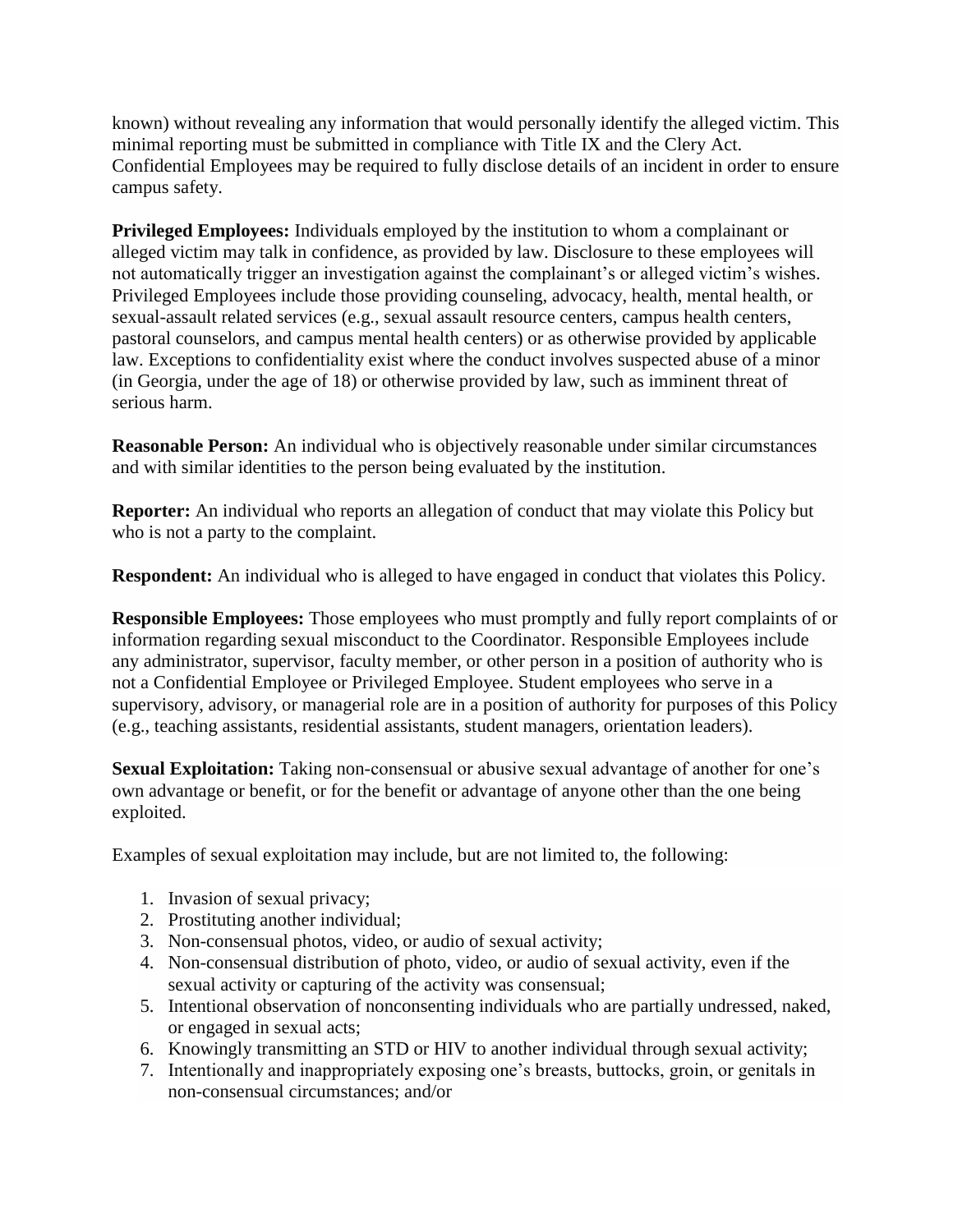8. Sexually-based bullying.

**Sexual Harassment (Student on Student):** Unwelcome verbal, nonverbal, or physical conduct based on sex (including gender stereotypes), determined by a Reasonable Person to be so severe, pervasive, and objectively offensive that it effectively denies a person equal access to participate in or to benefit from an institutional education program or activity in violation of Title IX.

**Sexual Harassment (Other than Student on Student):** Unwelcome verbal, nonverbal, or physical conduct, based on sex (including gender stereotypes), that may be any of the following:

- 1. Implicitly or explicitly a term or condition of employment or status in a course, program, or activity;
- 2. A basis for employment or educational decisions; or
- 3. Is sufficiently severe, persistent, or pervasive to interfere with one's work or educational performance creating an intimidating, hostile, or offensive work or learning environment, or interfering with or limiting one's ability to participate in or to benefit from an institutional program or activity.

The USG also prohibits unwelcome conduct determined by a Reasonable Person to be so severe, pervasive and objectively offensive that it effectively denies a person equal access to a USG education program or activity in violation of Title IX.

**Sexual Misconduct:** Includes, but is not limited to, such unwanted behavior as dating violence, domestic violence, nonconsensual sexual contact, nonconsensual sexual penetration, sexual exploitation, sexual harassment and stalking.

**Stalking:** Engaging in a course of conduct directed at a specific person that would cause a reasonable person to fear for their safety or the safety of others or suffer substantial emotional distress.

For the purposes of this definition:

- 1. Course of conduct means two or more acts, including, but not limited to, acts in which the stalker directly, indirectly, or through third parties, by any action, method, device, or means, follows, monitors, observes, surveils, threatens, or communicates to or about a person, or interferes with person's property.
- 2. Substantial emotional distress means significant mental suffering or anguish that may but does not necessarily, require medical or other professional treatment or counseling.

# 6.7.2 Reporting Sexual Misconduct

USG encourages the reporting of all Sexual Misconduct as soon as possible. While there is no statute of limitations on an institution's ability to respond to a report, the ability to respond diminishes with time as information and evidence may be more difficult to secure.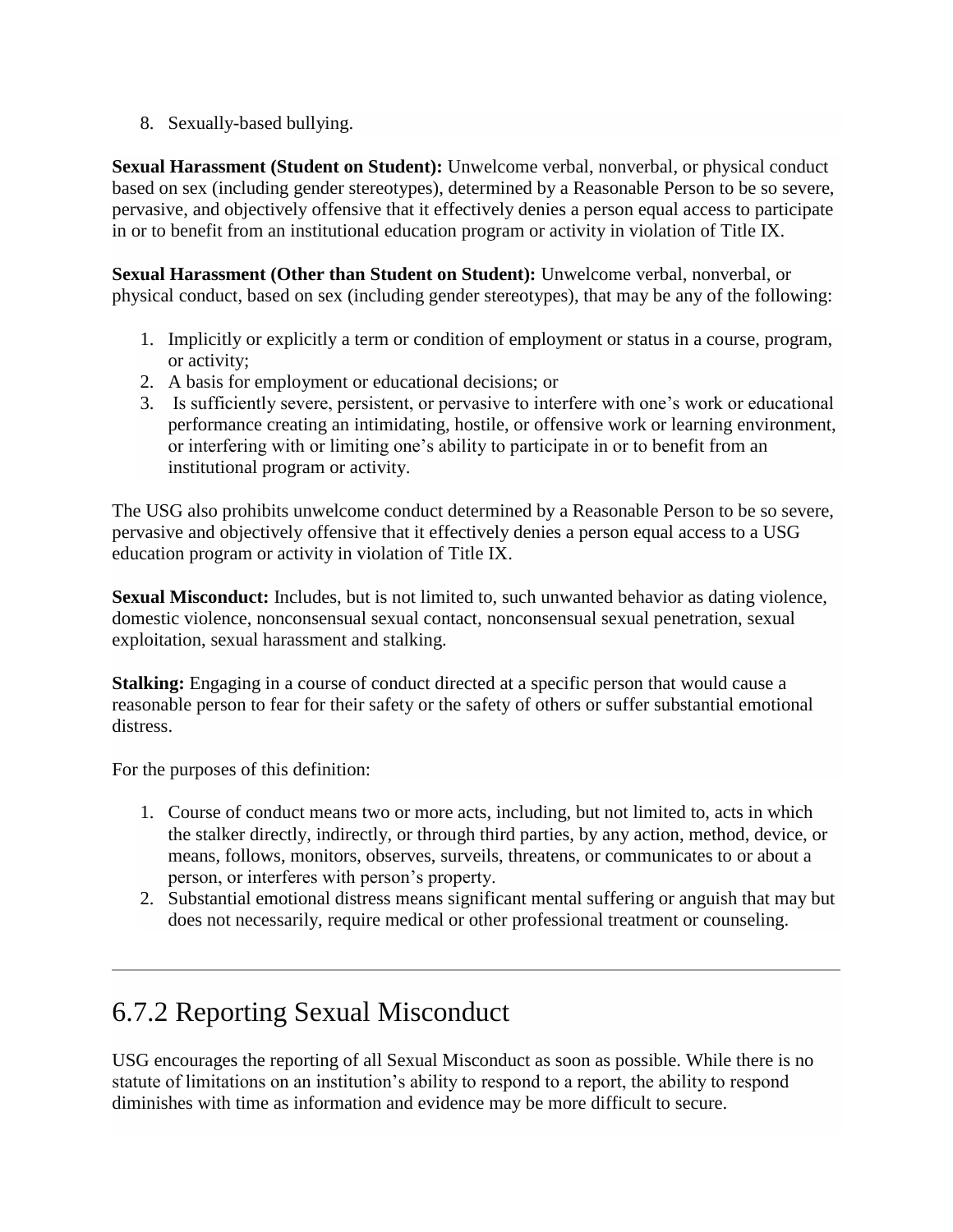#### 6.7.2 (A) Institutional Reports

An institutional report occurs when the institution has notice of a complaint. That notice occurs in two instances:

- 1. When a Responsible Employee receives a complaint; or
- 2. When the Title IX Coordinator or their designee receives a complaint.

Any individual may make a report, but the institution does not have notice of the report until information is known to a Responsible Employee or the Coordinator. The report may be made directly to the Coordinator in multiple formats to include: writing, email, phone, letter, fax, interview, or other method that provides the basis of the complaint of sexual misconduct. There is no specific information required to constitute a report; however, the report should contain as much information as can be provided. Reporting options should be included on the Title IX website.

Complainants, or anyone with knowledge of Sexual Misconduct, may file a report with a Responsible Employee or the Coordinator. That Responsible Employee must provide a complete reporting of all information known to them to the Coordinator. Responsible Employees informed about Sexual Misconduct allegations should not attempt to resolve the situation, but must notify and report all relevant information to the Coordinator as soon as practicable

Upon receipt of an institutional report, the Coordinator will contact the Complainant. That contact will discuss the availability of supportive measures, the invitation to discuss their wishes with respect to implementation of supportive measures, and explain the process of filing a complaint. An institutional report does not automatically prompt an investigation.

The Coordinator's identity and contact information shall be published by each institution prominently on the institution's website, as well as in any relevant publication. Each institution may choose to have Deputy Title IX Coordinators to whom reports may be made, as well.

The Coordinator shall notify the System Director of any allegation(s) of Sexual Misconduct that could, standing alone as reported, lead to the suspension or expulsion of the Respondent(s). The System Director will work with the institution to determine whether any support services or interim measure(s) are necessary and to assign an investigator who will work under the direction of the System Director or designee, if directed by System Director. If an allegation is not initially identified as one that would lead to the suspension or expulsion of the Respondent(s), but facts arise during the course of the investigation that could lead to the Respondent's suspension or expulsion, the Title IX Coordinator shall notify the System Director or designee. The System Director shall have the discretion oversee the handling of the complaint.

## 6.7.2 (B) Confidential Reports

Confidential Employees or Privileged Employees may receive reports of Sexual based Misconduct without the requirement to report that information to the Coordinator, except as dictated by law or professional standards. Upon request by the Complainant, Confidential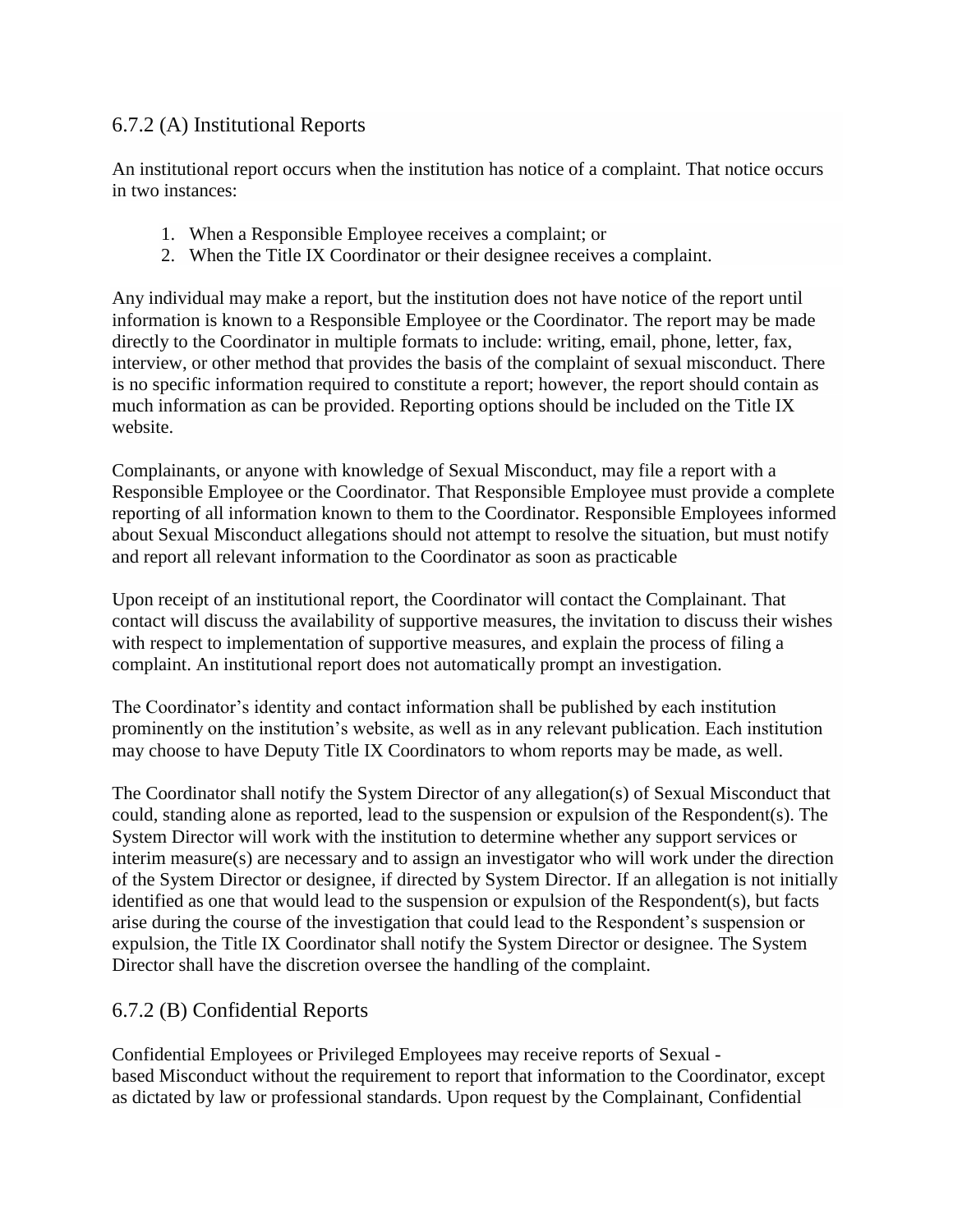Employees and Privilege Employees may make a report to the Coordinator within the degree of specificity dictated by the Complainant.

Nothing in this provision shall prevent an institution staff member who is otherwise obligated by law (i.e, the Clery Act) to report information or statistical data as required.

## 6.7.2.(C) Law Enforcement Reports

Because Sexual Misconduct may constitute criminal activity, a Complainant also has the option, should the Complainant so choose, of filing a report with campus or local police, for the Complainant's own protection and that of the surrounding community. The institution may assist the Complainant in reporting the situation to law enforcement officials. Filing a criminal report does not automatically constitute an institutional report.

## 6.7.2 (D) Anonymous Reports

Each institution shall provide a mechanism by which individuals can report incidents of alleged Sexual Misconduct anonymously. Individuals should understand, however, that it will be more difficult for the institution to respond and to take action upon anonymous reports.

## 6.7.2 (E) Complaint Consolidation

Each institution may consolidate complaints as to allegations of Sexual Misconduct against more than one Respondent, by more than one Complainant against one or more Respondents, or crosscomplaints between parties, where the allegations of sexual misconduct arise out of the same facts or circumstances.

Parties shall have the opportunity to request or object to the consolidation; however, the institution shall have the authority to make the final determination. For the purpose of this Policy consolidation may occur during the investigation and/or the adjudication phases of the sexual misconduct process.

## 6.7.2 (F) Complaint Dismissal

Each institution is permitted, but not required, to dismiss complaints on the following grounds:

- 1. The alleged conduct, even if proved, would not constitute sexual misconduct;
- 2. The Complainant notifies the Coordinator in writing that they would like to withdraw the complaint;
- 3. The Respondent is no longer enrolled or employed by the institution; or
- 4. There are circumstances that prevent the institution from gathering evidence sufficient to reach a determination regarding the complaint.

The parties shall receive simultaneous written notice of the dismissal and the reason(s) for the dismissal. The parties shall have a right to appeal the institution's decision to dismiss the complaint.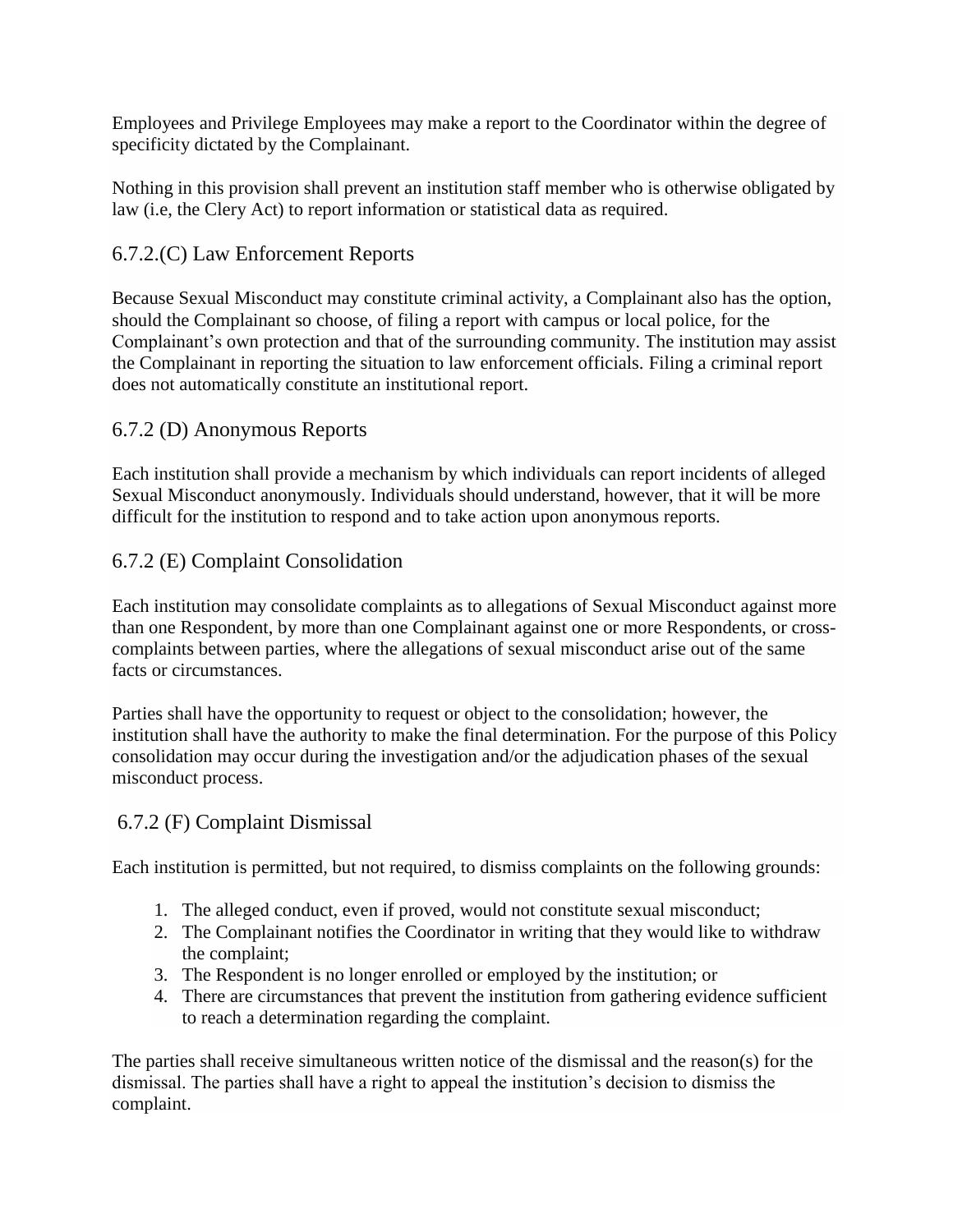#### 6.7.2 (G) Retaliation

Anyone who has made a report or complaint, provided information, assisted, participated or refused to participate in any manner in the Sexual Misconduct Process, shall not be subjected to retaliation. Anyone who believes that of they have subjected to retaliation should immediately contact the Coordinator or their designee. Any person found to have engaged in retaliation in violation of this Policy shall be subject to disciplinary action.

#### 6.7.2 (H) False Complaints

Individuals are prohibited from knowingly making false statements or knowingly submitting false information to a system or institution official. Any person found to have knowingly submitted false complaints, accusations, or statements, including during a hearing, in violation of this Policy shall be subject to appropriate disciplinary action (up to and including suspension or expulsion) and adjudicated under the appropriate institutional process.

#### 6.7.2 (I) Amnesty

Individuals should be encouraged to come forward and to report Sexual Misconduct notwithstanding their choice to consume alcohol or to use drugs. Information reported by a student during an investigation concerning the consumption of drugs or alcohol will not be used against the particular student in a disciplinary proceeding or voluntarily reported to law enforcement; however, students may be provided with resources on drug and alcohol counseling and/or education, as appropriate. Nevertheless, these students may be required to meet with staff members in regards to the incident and may be required to participate in appropriate educational program(s). The required participation in an educational program under this amnesty procedure will not be considered a sanction.

Nothing in this amnesty provision shall prevent an institution staff member who is otherwise obligated by law (the Clery Act) to report information or statistical data as required.

## 6.7.3 Responding to Reports of Sexual Misconduct

#### 6.7.3 (A) Support Services

Once the Title IX Coordinator has received information regarding an allegation of Sexual Misconduct the parties will be provided written information about support services. Support services are non-disciplinary, non-punitive individualized services offered as appropriate, as reasonably available, and without charge that are made available to the Complainant and Respondent before or after the filing of a complaint or where no complaint has been filed. Support services include counseling, advocacy, housing assistance, academic support, disability services, health and mental services, and other services, available at the student's institution. Available support services should also be listed on the institution's Title IX website.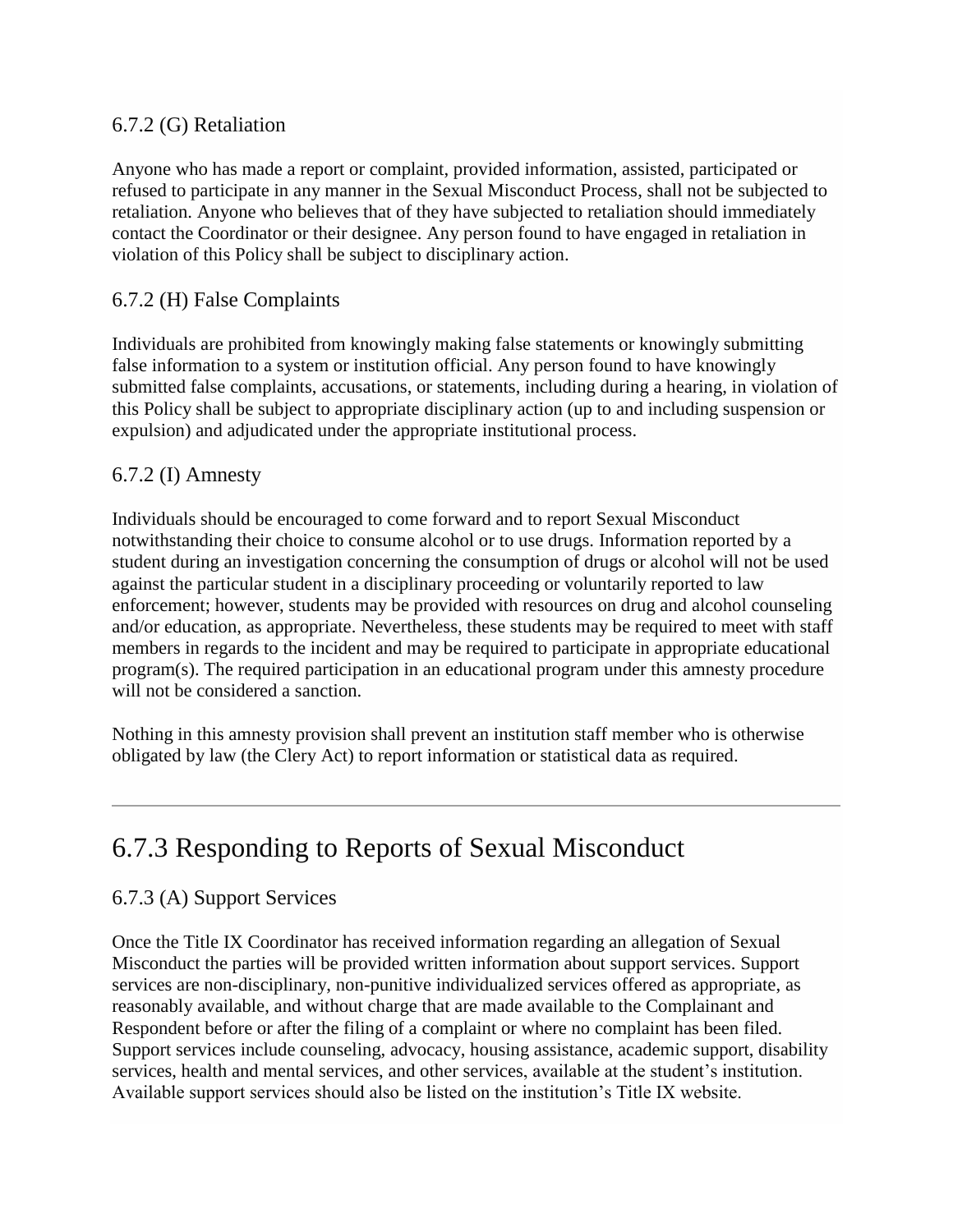#### 6.7.3 (B) Interim Measures

Interim measures may be implemented at any point after the institution becomes aware of an allegation of sexual misconduct and should be designed to protect any student or other individual in the USG community. Such measures are designed to restore or preserve equal access to the education program or activity without unreasonably burdening the other party, including measures designed to protect the safety of all parties or the campus community, or deter Sexual Misconduct and retaliation. Interim measures must be provided consistent with the provisions in applicable Board and institutional policies and procedures.

#### 6.7.3 (C) Emergency Removal

Emergency removal should only occur where necessary to maintain safety and should be limited to those situations where the Respondent poses a serious and immediate danger or threat to persons or property. In making such an assessment, the institution should consider the existence of a significant risk to the health or safety of the Complainant or the campus community; the nature, duration, and severity of the risk; the probability of potential injury; and whether less restrictive means can be used to significantly mitigate the risk.

#### 6.7.3 (D) Jurisdiction

Each USG institution shall take necessary and appropriate action to protect the safety and wellbeing of its community. Sexual misconduct allegedly committed is addressed by this Policy when the misconduct occurs on institution property, or at institution-sponsored or affiliated events, or off-campus, as defined by other Board or institution student conduct policies.

#### 6.7.3 (E) Advisors

Both the Complainant and the Respondent, as parties to the matter, shall have the opportunity to use an advisor (who may or may not be an attorney) of the party's choosing at the party's own expense. The advisor may accompany the party to all meetings and may provide advice and counsel to their respective party throughout the Sexual Misconduct process, including providing questions, suggestions and guidance to the party, but may not actively participate in the process except as outlined in BOR 6.7.4 (D). All communication during the Sexual Misconduct process will be between the institution and the party and not the advisor. With the party's permission, the advisor may be copied on all communications.

#### 6.7.3 (F) Informal Resolutions

Allegations of Sexual Misconduct may be resolved informally. The Complainant, the Respondent, and the institution must agree to engage in the informal resolution process and to the terms of the informal resolution. The Complainant(s) and the Respondent(s) have the option to end informal resolution discussions and request a formal process at any time before the terms of an informal resolution are reached. However, matters resolved informally shall not be appealable.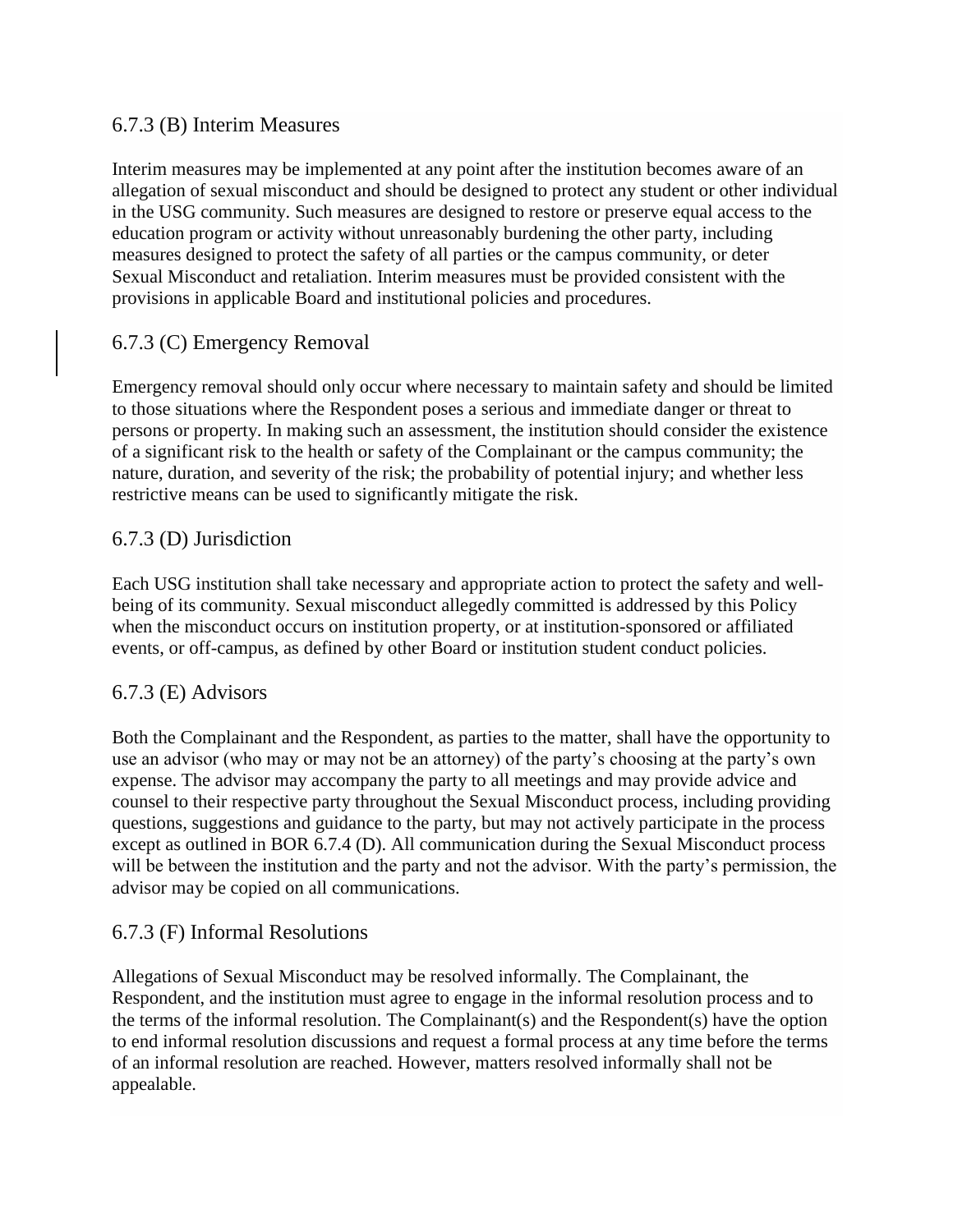#### 6.7.3 (G) Timeframe

Efforts will be made to complete the investigation and resolution within 120 business days. Temporary delays and limited extensions may be granted by the institutions for good cause throughout the investigation and resolution process. The parties will be informed in writing of any extension or delay and the applicable reason. The institution shall keep the parties informed of the status of the investigation.

## 6.7.4 Responding to Reports of Sexual Harassment Pursuant to Title IX

The implementing Title IX regulations require special handling of complaints of sexual harassment, as defined in the regulations and listed below. The following section outlines the required specialized handling of these matters that may differ from an institution's handling of Sexual Misconduct, as defined in this Policy. Unless expressly mentioned in this section, other provisions of this Policy shall apply to all alleged Sexual Misconduct.

Other Title IX sex-discrimination allegations are handled pursuant to other applicable Board and/or institutional policies.

#### 6.7.4 (A) Definition of Sexual Harassment

Under Title IX sexual harassment means conduct on the basis of sex that satisfies one or more of the following:

- (1) An employee conditioning the provision of an aid, benefit, or service of the institution on an individual's participation in unwelcome sexual conduct
- (2) Unwelcome conduct determined by a reasonable person to be so severe, pervasive, and objectively offensive that it effectively denies a person equal access to the institution's education program or activity; or
- (3) "Sexual assault" as defined by the Clery Act and "dating violence," "domestic violence," and "stalking" as defined by the VAWA Amendments.

#### 6.7.4. (B) Jurisdiction

Alleged misconduct is addressed by Title IX when the misconduct occurs against a person in the United States on institution property, or at institution-sponsored or affiliated events where the institution exercises substantial control over both the Respondent and the context, or in buildings owned or controlled by a student organization that is officially recognized by the institution.

#### 6.7.4 (C) Formal Complaints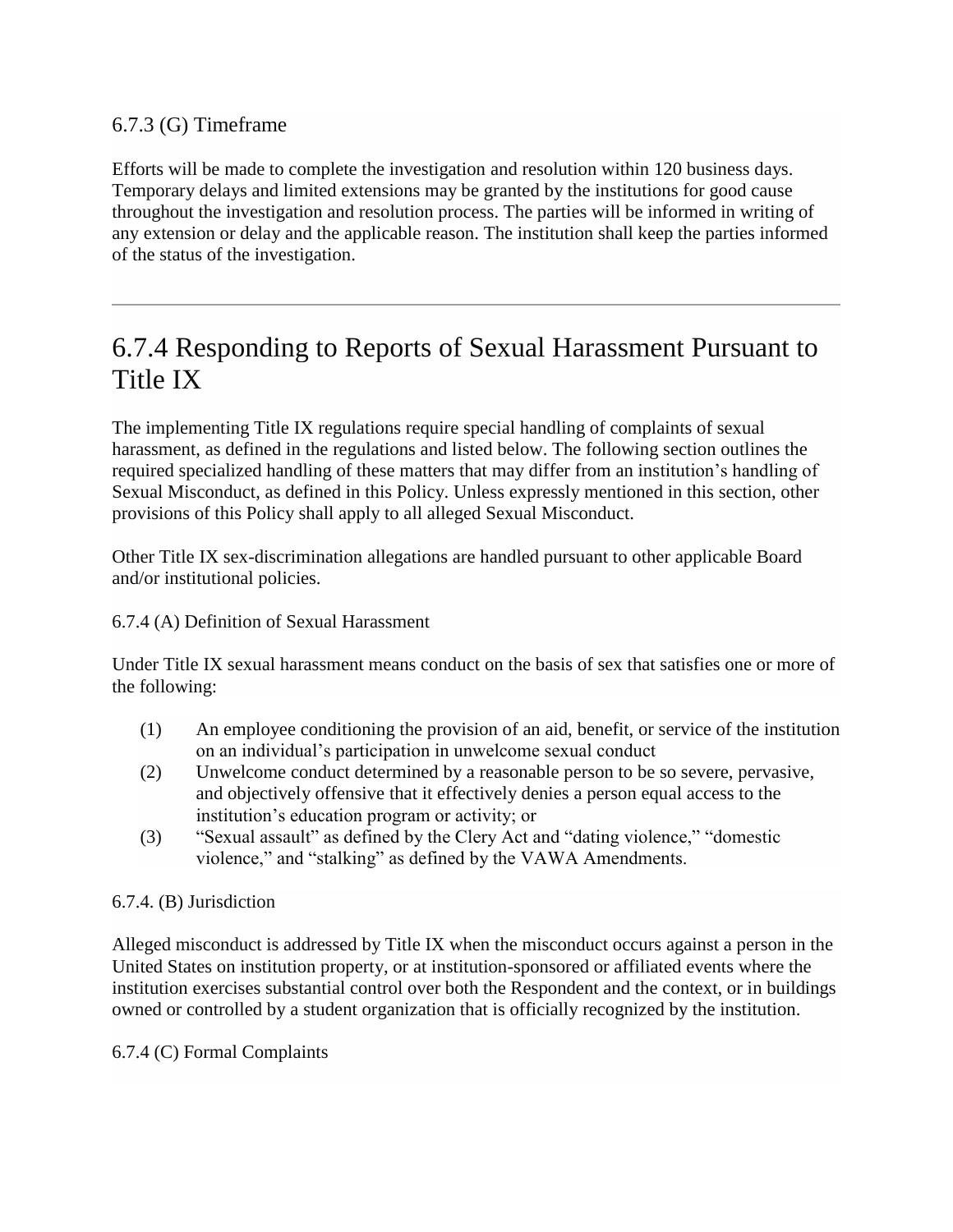A Formal Complaint is a written document filed by the Complainant or signed by the Coordinator alleging sexual harassment, as defined by Title IX and its implementing regulations, against a Respondent and requesting that the institution open an investigation. In order to file a Formal Complaint, the Complainant must be participating in or attempting to participate in the education program or activity of the institution occurring within the United States at the time of the filing.

#### 6.7.4 (D) Informal Resolution

Formal Complaints may be resolved informally, except in the instance of an allegation by a student against an institution employee. The following must be met in order to proceed with the informal resolution process:

- 1. The parties have received written notice of the allegations
- 2. The parties have received written explanation of the informal process to include, but not limited to:
	- a. Written agreement of the parties to initiate the informal resolution process;
	- b. Written notice that the parties may withdraw from the process at any time prior to the agreement of the terms of the resolution;
	- c. Written notice that the final resolution precludes any further institutional actions on the allegations
- 3. The institution has agreed to engage in the informal resolution process.

#### 6.7.4 (E) Advisors

Both the Complainant and the Respondent, as parties to the matter, shall have the opportunity to use an advisor (who may or may not be an attorney) of the party's choosing. The advisor may accompany the party to all meetings and may provide advice and counsel to their respective party throughout the Sexual Misconduct process but may not actively participate in the process except to conduct cross-examination at the hearing. If a party chooses not to use an advisor during the investigation, the institution will provide an advisor for the purpose of conducting cross-examination on behalf of the relevant party.

All communication during the Sexual Misconduct process will be between the institution and the party and not the advisor. The institution will copy the party's advisor prior to the finalization of the investigation report when the institution provides the parties the right to inspect and review directly related information gathered during the investigation. With the party's permission, the advisor may be copied on all communications.

## 6.7.5 Investigations

All Sexual Misconduct investigations involving a student Respondent, shall follow the investigation process set forth in [Section 4.6.5, Standards for Institutional Student Conduct](https://www.usg.edu/policymanual/section4/C332/#p4.6.5_standards_for_institutional_student_conduct_investigation)  [Investigation and Disciplinary Proceedings.](https://www.usg.edu/policymanual/section4/C332/#p4.6.5_standards_for_institutional_student_conduct_investigation)